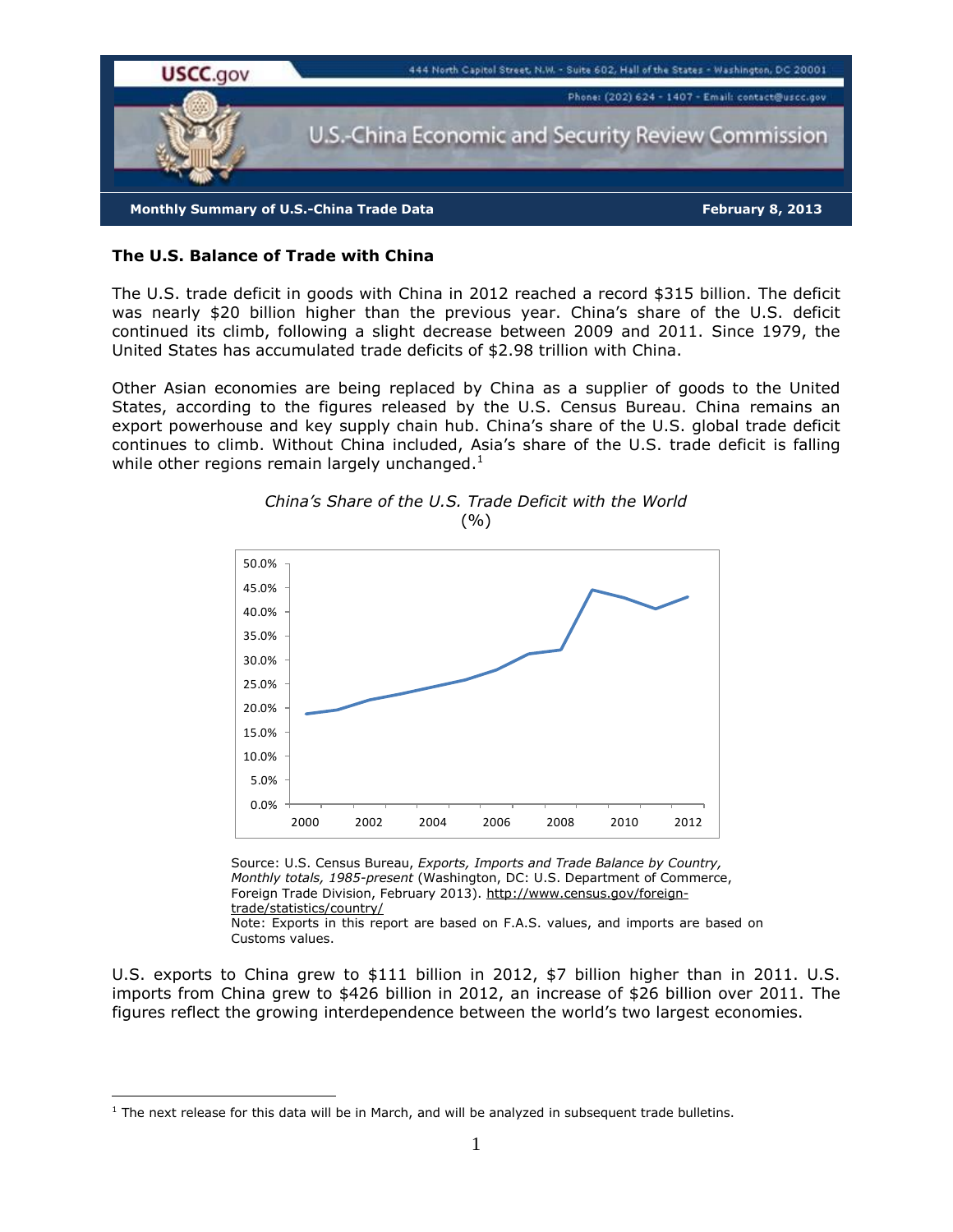## *China's Share of U.S Exports and Imports*  $( %)$

|                                                             |  | 2000 2002 2004 2006 2008 2010 2011 2012 |  |  |  |
|-------------------------------------------------------------|--|-----------------------------------------|--|--|--|
| U.S Exports 2.1% 3.2% 4.3% 5.3% 5.5% 7.3% 7.1% 7.1%         |  |                                         |  |  |  |
| U.S. Imports 8.1% 10.7% 13.3% 15.4% 15.9% 18.9% 17.9% 18.7% |  |                                         |  |  |  |

Source: U.S. Census Bureau, *Exports, Imports and Trade Balance by Country, Monthly totals, 1985-present* (Washington, DC: U.S. Department of Commerce, Foreign Trade Division, February 2013). http://www.census.gov/foreigntrade/statistics/country/

### **Top Exports and Imports**

Agricultural products continued to be the top performing U.S. export to China in 2012, accounting for nearly a fifth of all exports, and growing strongly over the equivalent period of 2011. Transportation equipment also made notable gains in 2012, illustrating the rising importance of China's market for the U.S. automotive and aircraft sectors. (see Sector Spotlight section below).

Computer and electronic products accounted for over a third of U.S. imports from China, by far the largest import. The top-five U.S. imports from China witnessed steady single-digit growth, whereas the top U.S. exports to China either expanded by double digits or contracted.

| U.S. Top-Five Exports to China          |                  |                 |                   | U.S. Top-Five Imports from China        |                  |                 |                |  |
|-----------------------------------------|------------------|-----------------|-------------------|-----------------------------------------|------------------|-----------------|----------------|--|
|                                         |                  |                 | Change            |                                         |                  |                 | Change         |  |
|                                         |                  | Share of        | over              |                                         |                  | Share of        | over           |  |
|                                         |                  | total           | Dec'11            |                                         |                  | total           | Dec'11         |  |
|                                         | Exports          | ( %)            | (%)               |                                         | Imports          | (%)             | ( %)           |  |
| Monthly (December 2012)                 |                  |                 |                   | Monthly (December 2012)                 |                  |                 |                |  |
| <b>Agricultural Products</b>            | 2,301.1          | 22.2%           | 21.9%             | <b>Computer and Electronic Products</b> | 13,937.4         | 40.0%           | 7.0%           |  |
| <b>Transportation Equipment</b>         | 1,812.6          | 17.5%           | 29.9%             | Miscellaneous Manufactured Commod       | 2,737.6          | 7.9%            | 5.6%           |  |
| <b>Computer and Electronic Products</b> | 1,264.6          | 12.2%           | 2.6%              | Electrical Equipment, Appliances, and C | 2,650.2          | 7.6%            | 11.2%          |  |
| Chemicals                               | 1,154.5          | 11.1%           | $-11.6%$          | Apparel and Accessories                 | 2,293.9          | 6.6%            | 5.5%           |  |
| Machinery, Except Electrical            | 856.6            | 8.3%            | $-3.0%$           | Leather and Allied Products             | 1,805.9          | 5.2%            | 11.9%          |  |
| Other                                   | 2,992.7          | 28.8%           | $\overline{a}$    | Other                                   | 11,409.9         | 32.8%           | $\overline{a}$ |  |
| Total                                   |                  | 10,382.0 100.0% | 6.8%              | Total                                   |                  | 34,835.0 100.0% | 6.0%           |  |
| Year-to-date (thru December 2012)       |                  |                 |                   | Year-to-date (thru December 2012)       |                  |                 |                |  |
| <b>Agricultural Products</b>            | 20,831.8         | 18.8%           | 42.0%             | <b>Computer and Electronic Products</b> | 158,416.5        | 37.2%           | 8.6%           |  |
| <b>Transportation Equipment</b>         | 15,719.0         | 14.2%           | 19.4%             | Miscellaneous Manufactured Commod       | 36,587.2         | 8.6%            | 0.5%           |  |
| <b>Computer and Electronic Products</b> | 13,910.0         | 12.6%           | 1.2%              | Apparel and Accessories                 | 32,104.3         | 7.5%            | $-1.1%$        |  |
| Chemicals                               | 12,962.5         | 11.7%           | $-4.5%$           | Electrical Equipment, Appliances, and C | 30,452.0         | 7.2%            | 5.6%           |  |
| Machinery, Except Electrical            | 9,893.3          | 8.9%            | $-7.7%$           | Leather and Allied Products             | 24,565.0         | 5.8%            | 3.3%           |  |
| Other                                   | 37,273.5         | 33.7%           | $\qquad \qquad -$ | Other                                   | 143,518.6        | 33.7%           |                |  |
| <b>Total</b>                            | 110,590.1 100.0% |                 |                   | Total                                   | 425,643.6 100.0% |                 |                |  |

### *Top Exports and Imports through December 2012*  (in US\$ millions)

Source: U.S. Census Bureau, NAICS database (Washington, DC: U.S. Department of Commerce, Foreign Trade Division, February 2013). http://censtats.census.gov/cgi-bin/naic3\_6/naicCty.pl.

### **Sector Spotlight**

## *Advanced Technology Products*

The U.S. trade deficit with China in advanced technology products widened in 2012 by nearly \$10 billion. The largest deficits continue to be in Information & Communications and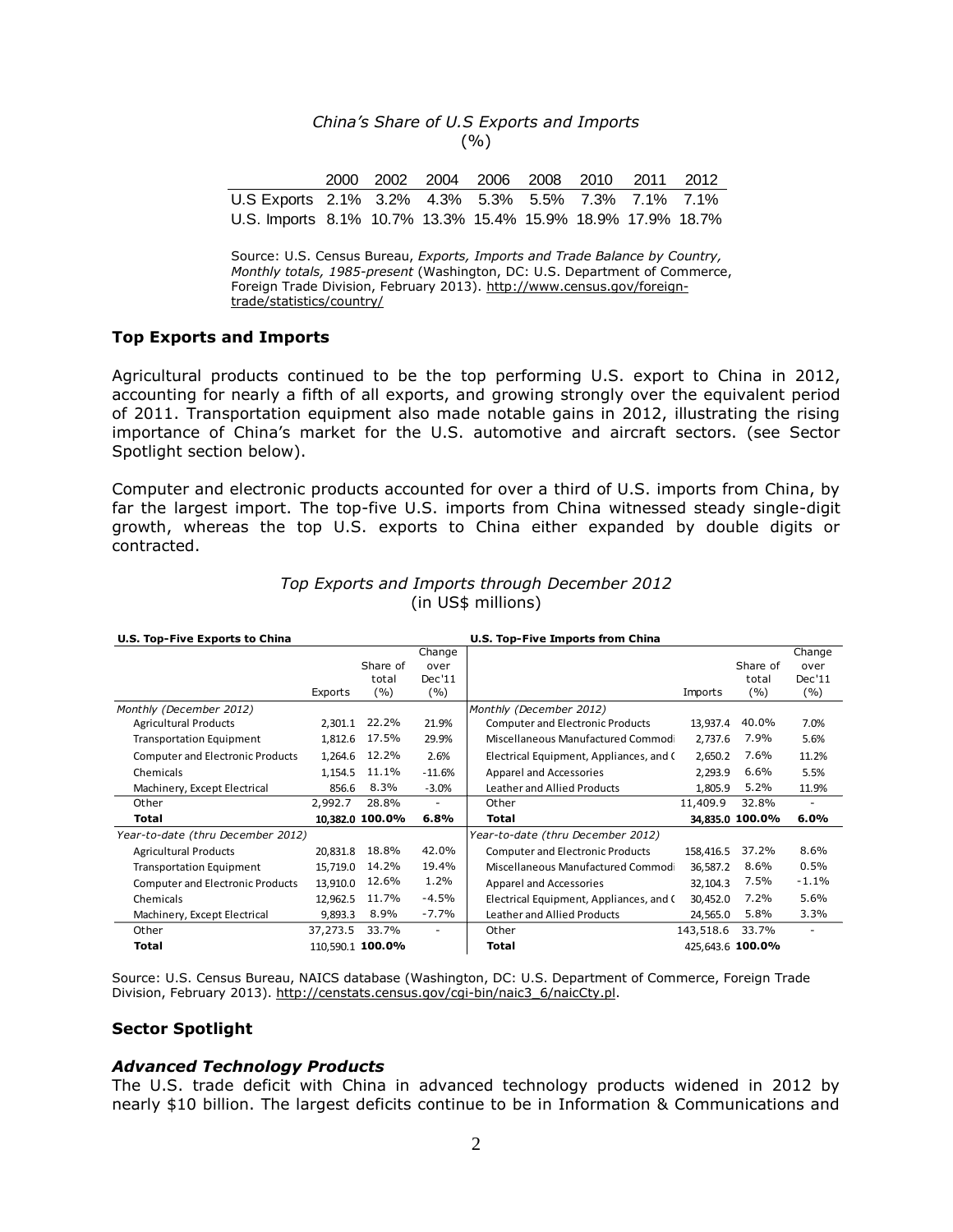Opto-Electronics. Yet, U.S. ATP exports to China continue to make notable gains in biotechnology, life science, and aerospace. One area in which the U.S. trade surplus has declined since last year is flexible manufacturing. U.S. nuclear technology has gone from trade deficit to surplus over the past year.

|                                   |         | Monthly |           |         |         | Cumulative year-to-date |                                |
|-----------------------------------|---------|---------|-----------|---------|---------|-------------------------|--------------------------------|
|                                   |         |         | Balance   |         |         |                         | <b>YTD Balance YTD Balance</b> |
|                                   | Exports | Imports | Dec'12    | Exports | Imports | Dec'12                  | Dec'11                         |
| <b>TOTAL</b>                      | 2,261   | 12,564  | $-10,303$ | 22,157  | 141,207 | $-119,050$              | $-109,354$                     |
| (01) Biotechnology                | 29      | 5       | 24        | 284     | 67      | 217                     | 157                            |
| (02) Life Science                 | 286     | 189     | 97        | 2,782   | 2,034   | 748                     | 553                            |
| (03) Opto-Electronics             | 35      | 449     | $-414$    | 328     | 7,026   | $-6,698$                | $-7,591$                       |
| (04) Information & Communications | 382     | 11,537  | $-11,155$ | 3,920   | 126,964 | $-123,044$              | $-110,722$                     |
| (05) Electronics                  | 340     | 235     | 105       | 4,004   | 3,099   | 905                     | 1,497                          |
| (06) Flexible Manufacturing       | 126     | 68      | 58        | 1,995   | 860     | 1,135                   | 1,300                          |
| (07) Advanced Materials           | 26      | 17      | 9         | 294     | 211     | 83                      | 40                             |
| (08) Aerospace                    | 1,003   | 52      | 951       | 8,440   | 696     | 7,744                   | 5,792                          |
| (09) Weapons                      | 0       | 12      | $-12$     | 1       | 165     | $-164$                  | $-159$                         |
| (10) Nuclear Technology           | 33      | 0       | 33        | 109     | 85      | 24                      | $-218$                         |

*U.S. Trade with China in Advanced Technology Products (ATP) through December 2012* (in US\$ millions)

Source: U.S. Census Bureau, *U.S. Trade with China in Advanced Technology Products - Monthly and Cumulative Data* (Washington, DC: U.S. Department of Commerce, Foreign Trade Division, February 2013). http://www.census.gov/foreign-trade/statistics/product/atp/2012/12/ctryatp/atp5700.html

# *The Automotive Sector*

In 2009, at the height of the global financial crisis, China surpassed the United States to become the world's largest consumer of automobiles. Many argue that China's rising demand is linear rather than cyclical and therefore likely to continue its rapid expansion. The country boasts the world's largest population, a growing middle class, and sprawling cities. According to the World Bank, China in 2010 had just 58 vehicles per 1,000 people, compared with 797 vehicles in the United States. A survey of China's key cities shows that even Beijing and Shanghai – when compared to their total *permanent* residents – have just 191 and 100 vehicles per 1,000 inhabitants, respectively. In tier-2 cities like Lanzhou in Gansu province and Kaifeng in Henan province, there are still only around 30 to 40 vehicles per 1,000 inhabitants.

The lure of the Chinese market for U.S. automakers is evident. General Motors, through its joint ventures in China, is now the market leader in China's sedan market, increasing its market share over the past five years. Ford is not far behind, ranking sixth overall, with increased market share as well.

But for foreign automakers in China, business prospects are not all rosy. For one, China's auto market remains very volatile, with consumer demand fluctuating on a regular basis. China's demand surged in 2010, when the government introduced several consumer-side stimulus measures. Since then, however, the increase in demand has tapered off although in absolute terms, more cars are being sold in China than ever before. One big question is whether China's roads have the capacity to absorb more cars. China's heavily polluted cities and high population density also constrain the auto market.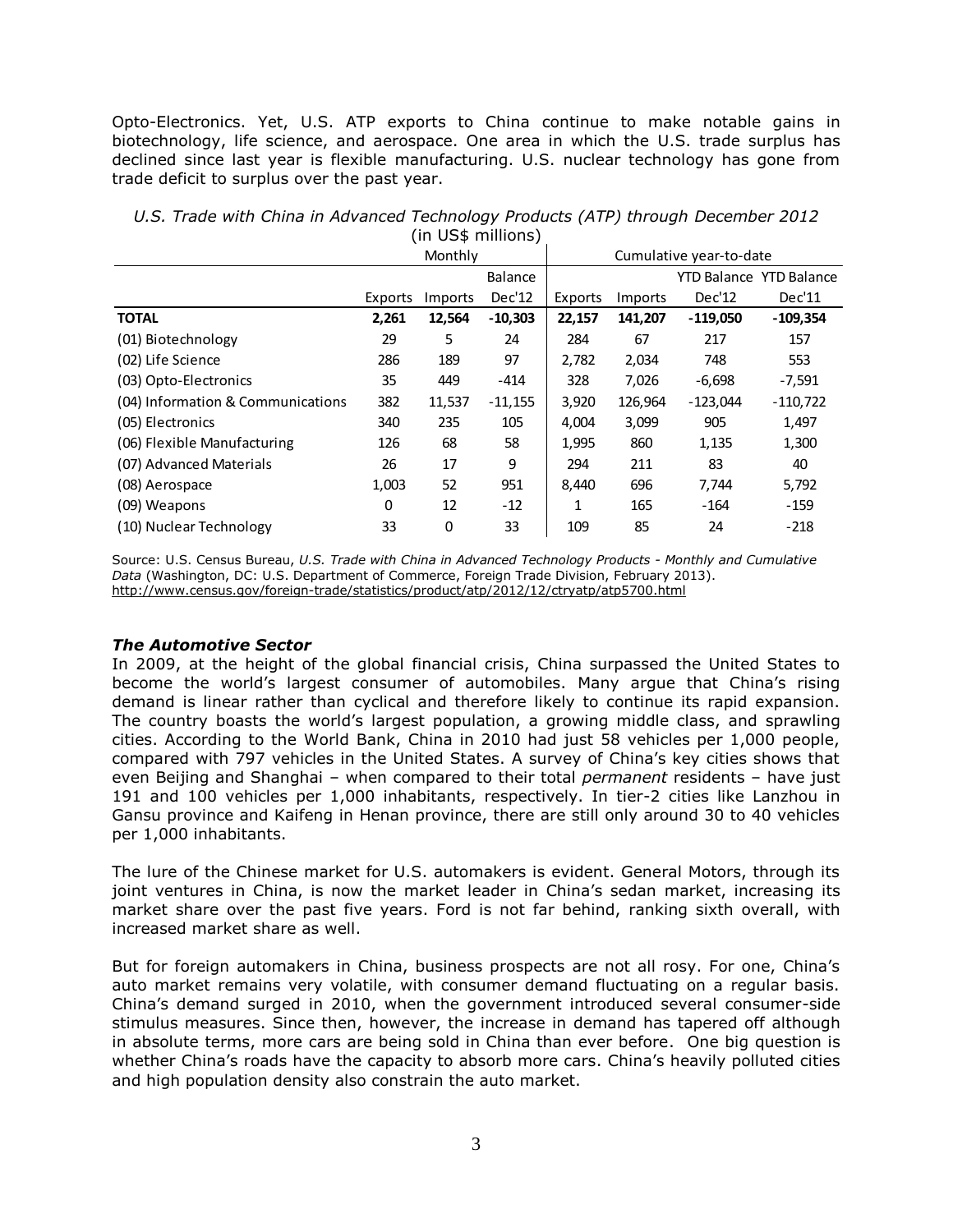# *China's Top-10 Sedan Makers by Sales Year-on-year growth (year-to-date)* (Units)

|                       | 2006 | 2008                    | 2010                    | 2011                                        | 2012      |
|-----------------------|------|-------------------------|-------------------------|---------------------------------------------|-----------|
| 1 Shanghai-GM         |      |                         |                         | 360,580 395,715 956,656 1,118,676 1,269,915 |           |
| 2 FAW-Volkswagen      |      |                         |                         | 338,467 498,908 837,496 973,582             | 1,238,742 |
| 3 Shanghai-Volkswagen |      |                         |                         | 337,537 478,059 908,865 1,010,480           | 1,070,902 |
| 4 Beijing Hyundai     |      |                         | 261,162 253,296 583,203 | 584,014                                     | 688,137   |
| 5 Dongfeng Motor Co   |      |                         | 202,577 318,785 563,078 | 665.158                                     | 642,180   |
| 6 Changan-Ford        |      |                         | 136,809 200,756 406,444 | 412.792                                     | 491,798   |
| 7 Geely               |      |                         | 203,456 221,823 416,181 | 432.918                                     | 460,147   |
| 8 Dongfeng-Citroen    |      | 201,803 178,059 373,366 |                         | 407,415                                     | 440,028   |
| 9 Chery               |      | 273,074 286,569 502,103 |                         | 474.638                                     | 406,645   |
| 10 FAW-Toyota         |      | 210,011 347,663 386,431 |                         | 400.153                                     | 373,284   |

### *Share of Top-20 Sedan Makers*

|                       | 2006  | 2008  | 2010  | 2011  | 2012  |
|-----------------------|-------|-------|-------|-------|-------|
| 1 Shanghai-GM         | 12.2% | 10.6% | 13.9% | 14.4% | 15.6% |
| 2 FAW-Volkswagen      | 11.5% | 13.4% | 12.2% | 12.5% | 15.2% |
| 3 Shanghai-Volkswagen | 11.4% | 12.8% | 13.2% | 13.0% | 13.2% |
| 4 Beijing Hyundai     | 8.8%  | 6.8%  | 8.5%  | 7.5%  | 8.5%  |
| 5 Dongfeng Motor Co   | 6.9%  | 8.5%  | 8.2%  | 8.6%  | 7.9%  |
| 6 Changan-Ford        | 4.6%  | 5.4%  | 5.9%  | 5.3%  | 6.1%  |
| 7 Geely               | 6.9%  | 5.9%  | 6.0%  | 5.6%  | 5.7%  |
| 8 Dongfeng-Citroen    | 6.8%  | 4.8%  | 5.4%  | 5.2%  | 5.4%  |
| 9 Chery               | 9.2%  | 7.7%  | 7.3%  | 6.1%  | 5.0%  |
| 10 FAW-Toyota         | 7.1%  | 9.3%  | 5.6%  | 5.1%  | 4.6%  |

Source: China Association of Automobile Manufacturers, via CEIC data.





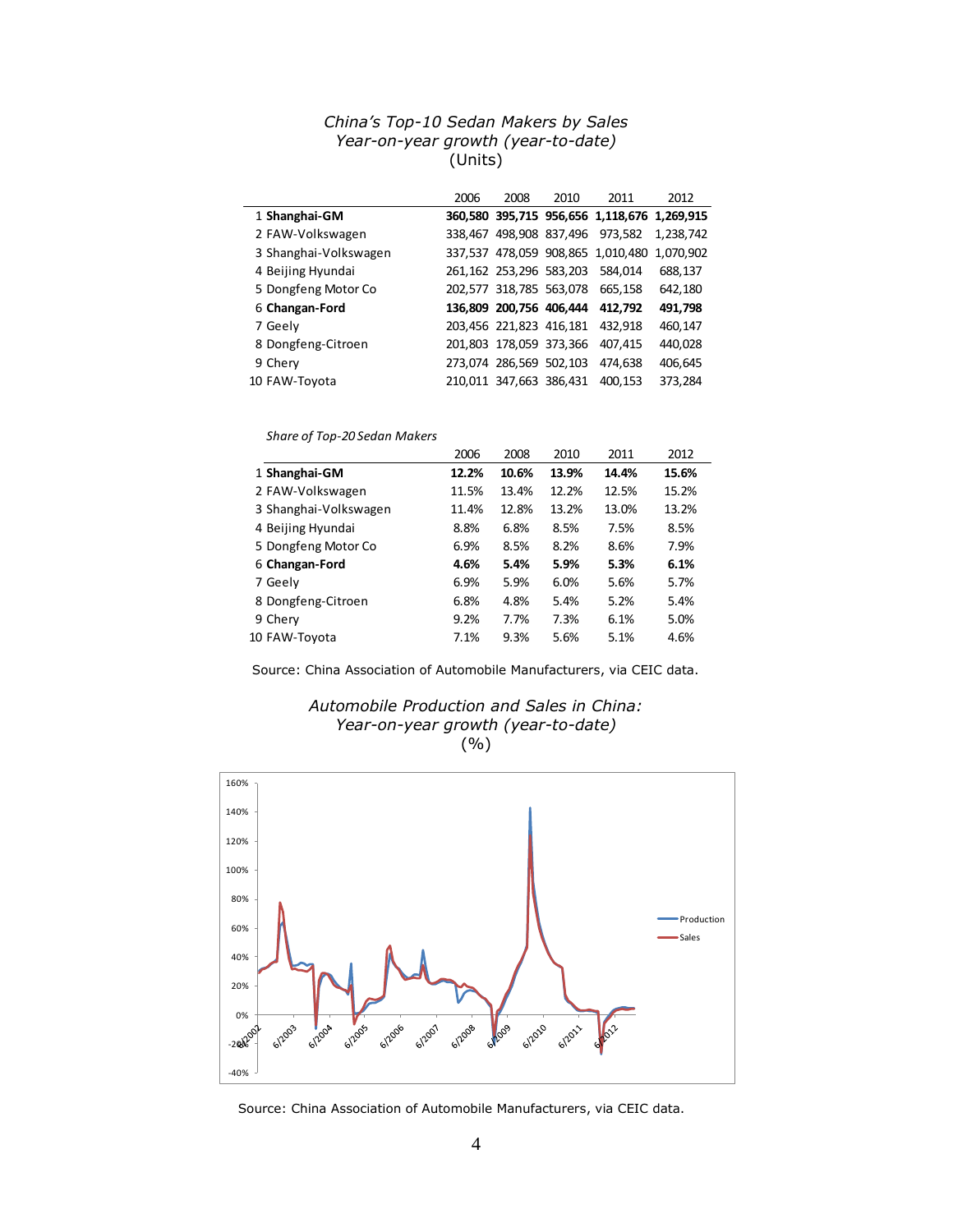Another worrying trend for foreign-funded enterprises is that, in spite of record sales in China, they are earning fewer profits than in the past. According to the China Association of Automobile Manufacturers, the profitability of foreign-funded automakers, measured as total profit over sales revenue, reached its peak in the early 2000s. At that time, there was less competition from domestic automakers, and cars were still a luxury good procured by the Chinese government and the wealthiest households. Today, however, foreign automakers must compete with domestic rivals and offer lower prices to China's middle class consumers. That may explain the convergence in profit margins, as well as assets to liabilities, among foreign and domestic companies in the Chinese auto market.



## *Profitability of Auto Enterprises in China (Total Profit / Sales Revenue)*

Source: China Association of Automobile Manufacturers, via CEIC data.





Source: China Association of Automobile Manufacturers, via CEIC data.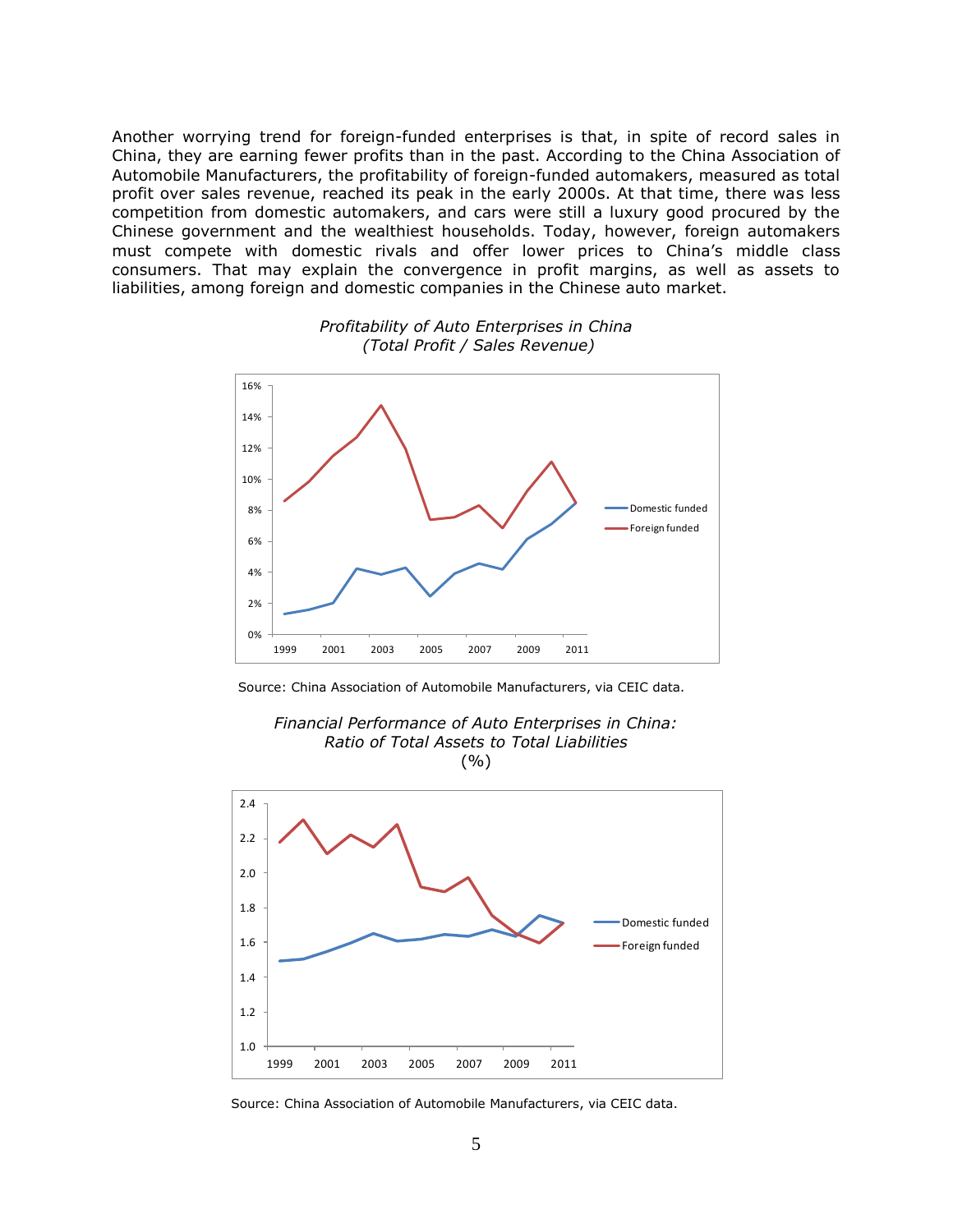China's regulatory environment for automakers remains highly restrictive. In 1986 the Chinese government declared the auto sector to be a strategic "pillar" industry, making it one of a select few manufacturing sectors to be so classified. Foreign joint ventures with Chinese firms are regulated directly by the central government – in contrast to domestic car firms, which are regulated by growth-hungry provincial governments that are always apt to approve of new deals.<sup>2</sup> That explains why the number of domestic car firms has boomed again in recent years, in spite of government efforts to consolidate the industry.





In addition, the government recently forced all automotive joint ventures in China to create their own brands, in order to induce more technology transfer to local firms. Since 1994, foreign automakers have been legally required to form joint ventures in order to produce in China, but were never required to produce indigenous brands. Among those hardest hit by this measure has been General Motors. Its GM-SAIC joint venture now produces not just highly popular Buicks, but also an indigenous brand called Baojun, introduced in 2010.<sup>3</sup>

A more positive trend in China's auto market is its increasing global integration. China was once notorious for its lack of trade in this sector – on the export side, it lacked competitiveness; on the import side, it imposed exorbitant tariff and non-tariff barriers to induce foreign automakers to produce directly in China. But now, there are signs that this is changing. Trade is booming on both the export and import side, with a slight overall Chinese trade deficit. China is beginning to import more cars and car parts as it becomes more integrated into global supply chains, lowers trade barriers, and responds to domestic consumer demand.

 $\overline{a}$ 

Source: China Association of Automobile Manufacturers, via CEIC data.

<sup>2</sup> Matthew Forney and Laila F. Khawaja, "Zhejiang Geely Holding Group: More Than a Sofa on Wheels," *China Economic Quarterly* 16:4 (December 2012): 51-53.

<sup>3</sup> Matthew Forney and Laila F. Khawaja, "Zhejiang Geely Holding Group: More Than a Sofa on Wheels," *China Economic Quarterly* 16:4 (December 2012): 51-53.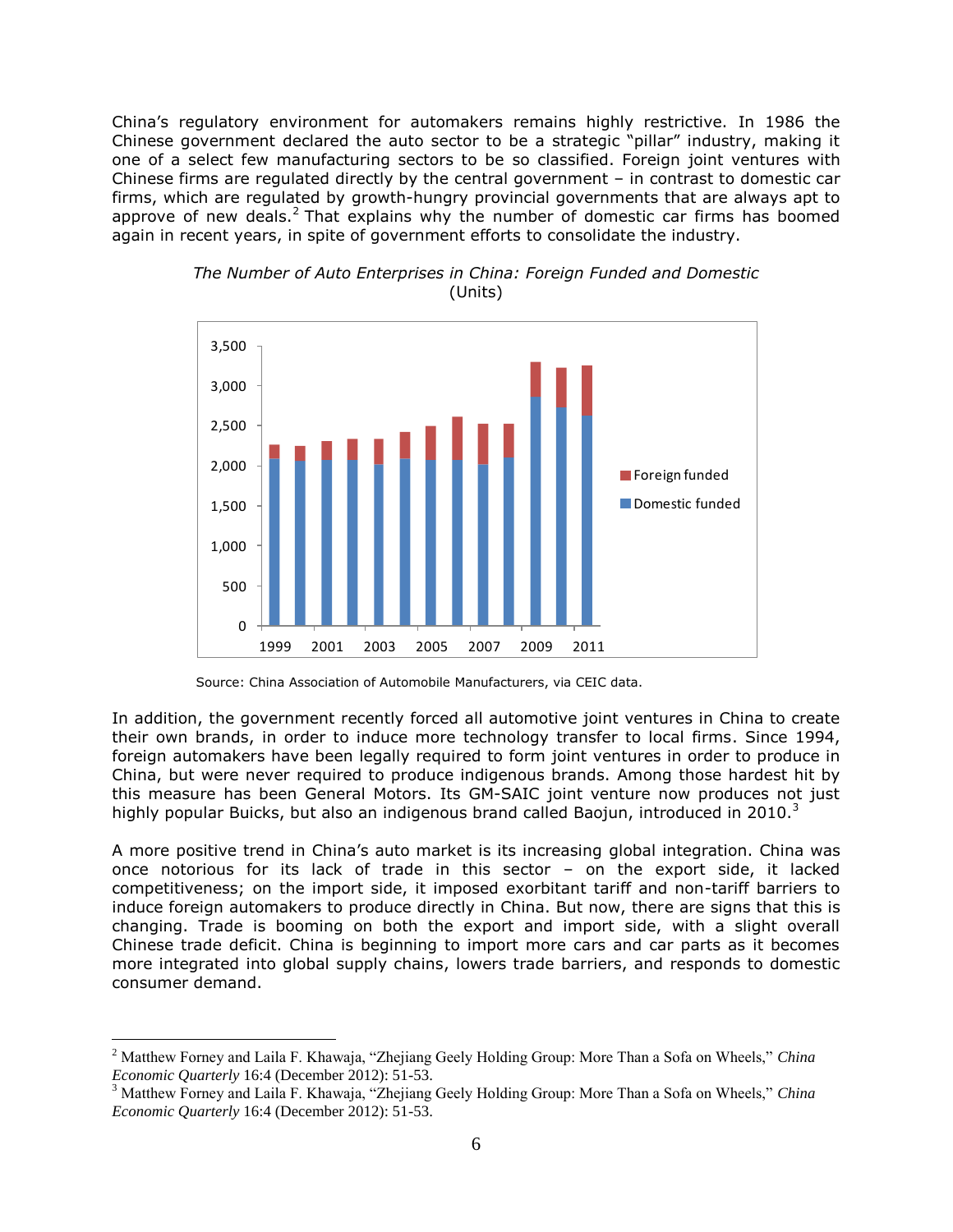

Source: China Association of Automobile Manufacturers, via CEIC data.

At the same time, domestic Chinese companies are increasingly relying on foreign markets to expand. Chinese carmakers Chery and Geely are exporting low-priced vehicles to the emerging markets of Russia and Brazil. More importantly, China is becoming the global hub for auto parts production. Auto parts are accounting for a growing share of China's overall auto exports.

The growth of Chinese auto industry exports has increased competitive pressures for the U.S. auto industry. In September 2012, the United States filed a case with the World Trade Organization (WTO) citing more than 80 Chinese automotive subsidies it alleges violate the trade organization's rules. WTO rules prohibit member state subsidies that are contingent on goods being exported. .



*Composition of China's Exports of Motor Vehicles and Auto Parts*  (%)

Source: China Association of Automobile Manufacturers, via CEIC data.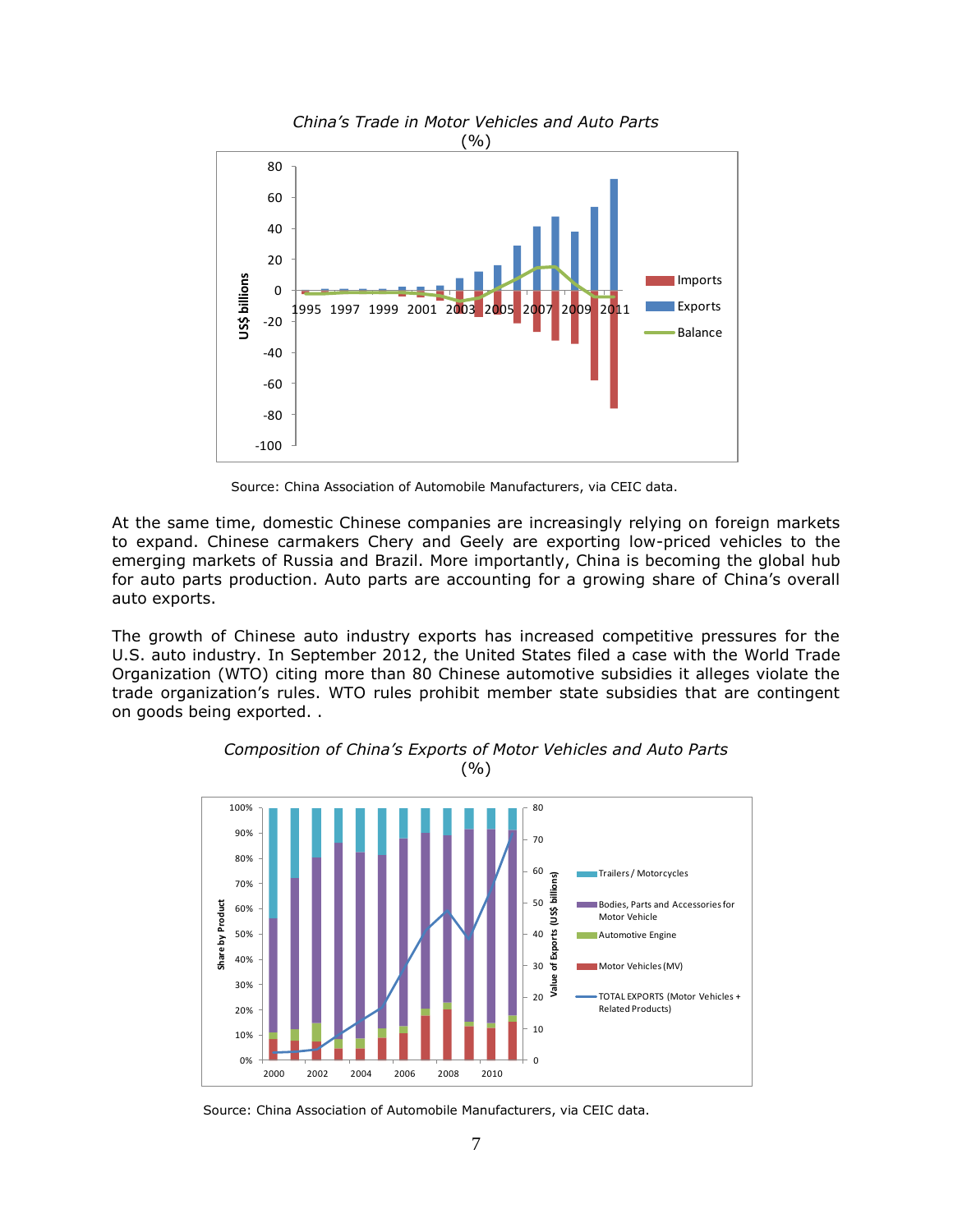## **China's Economy**

China's economy grew at a 7.9 percent rate in the fourth quarter of 2012, finishing an upand-down year on a high note and exceeding most forecasts. Industrial production expanded even faster than the economy, at 10.3 percent in December. Official inflation remained low at just 2.5 percent, justifying the central bank's interest rate cuts in June and July to stimulate the economy.

There are some tentative signs that China's economy is also rebalancing. For the first time in over a decade, China's financial accounts – the financial flows that enter and leave the country – registered a deficit. Thus, China is beginning to conform more to a standard pattern, where a mounting trade surplus translates into growing outflows of capital. This pattern is further reinforced by much slower growth in China's foreign exchange reserves: China added just \$96.5 billion to its foreign exchange reserves – or "reserve assets" – in 2012, far lower than in previous years. So while China's total foreign exchange reserves reached a record high of \$3.2 trillion, the highest worldwide, they grew much more slowly than in the past. Whether this really signals a rebalancing of the economy is open to question—for instance, there is evidence to show that these outflows are the result of illegal activity rather than normal capital outflows associated with healthy economic transactions.



*China's Quarterly Financial Accounts through the 3rd Quarter of 2012*

Source: China's State Administration of Customs, via CEIC data.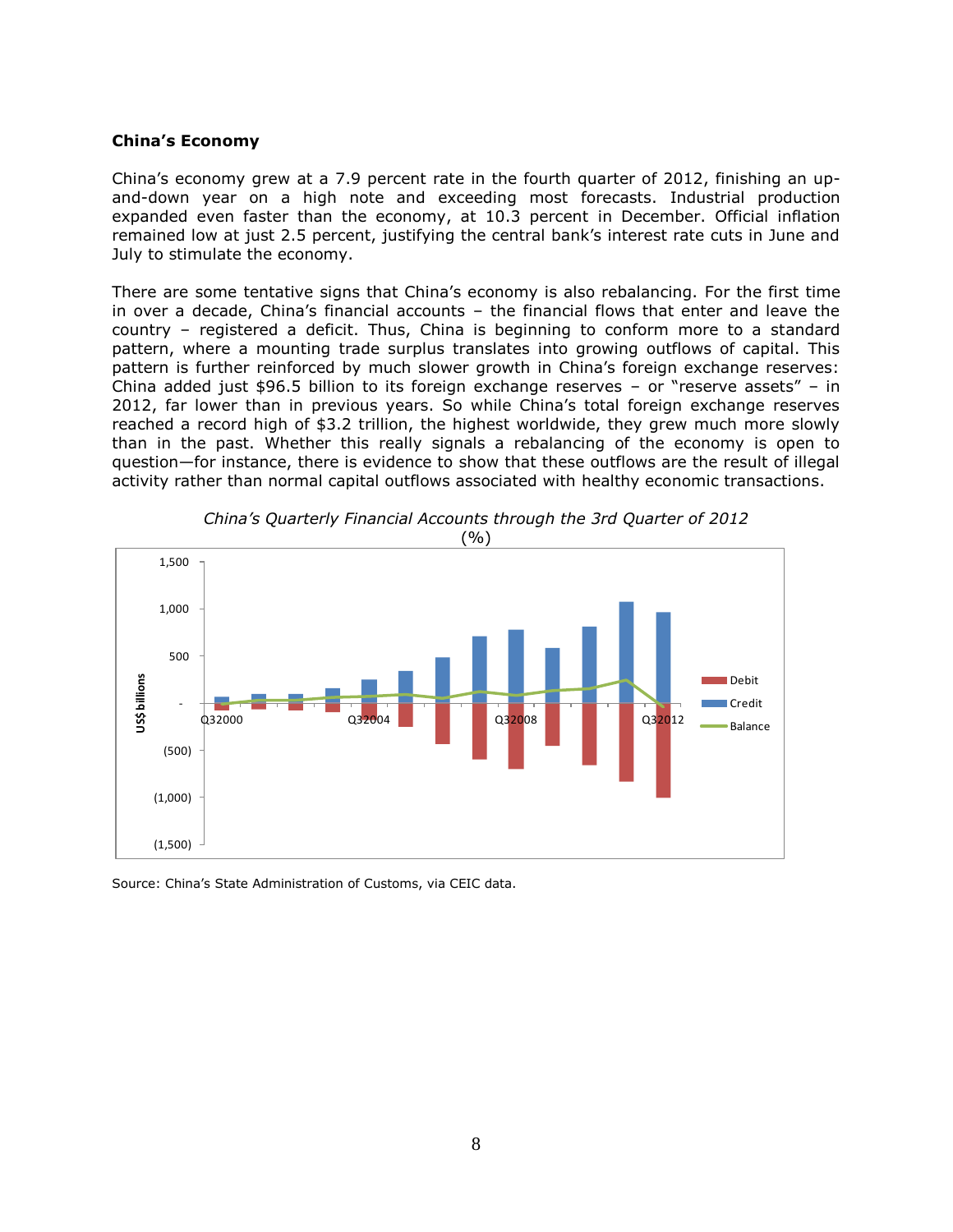|      | Annual Current  | Annual Reserve  | Cumulative      | Annual Current  |  |  |  |
|------|-----------------|-----------------|-----------------|-----------------|--|--|--|
|      | Account Balance | Assets          | Reserve Assets  | Account/Reserve |  |  |  |
|      | (US\$ billions) | (US\$ billions) | (US\$ billions) | Asset Ratio     |  |  |  |
| 2002 | 35.4            | 75.5            | 133.4           | 0.47            |  |  |  |
| 2004 | 68.9            | 190.1           | 429.6           | 0.36            |  |  |  |
| 2006 | 231.8           | 284.8           | 965.0           | 0.81            |  |  |  |
| 2008 | 420.6           | 479.5           | 1,905.3         | 0.88            |  |  |  |
| 2010 | 237.8           | 471.7           | 2,777.3         | 0.50            |  |  |  |
| 2011 | 201.7           | 387.8           | 3,165.1         | 0.52            |  |  |  |
| 2012 | 213.8           | 96.5            | 3,261.6         | 2.22            |  |  |  |
|      | Cumulative      |                 |                 |                 |  |  |  |
|      |                 |                 |                 |                 |  |  |  |

# *China's Current Accounts and Foreign Exchange*  $( %)$

|      |                                        |            | <b>Culliulative</b>      |
|------|----------------------------------------|------------|--------------------------|
|      |                                        |            | Growth in Foreign        |
|      | Yoy Growth Current                     | Yoy Growth | <b>Exchange Reserves</b> |
|      | Account Balance (%) Reserve Assets (%) |            | (%)                      |
| 2002 | 103.5%                                 | 59.6%      | 130.5%                   |
| 2004 | 60.1%                                  | 79.1%      | 79.3%                    |
| 2006 | 75.1%                                  | 13.6%      | 41.9%                    |
| 2008 | 19.1%                                  | 4.1%       | 33.6%                    |
| 2010 | $-2.2%$                                | 17.8%      | 20.5%                    |
| 2011 | $-15.2%$                               | $-17.8%$   | 14.0%                    |
| 2012 | 6.0%                                   | $-75.1%$   | 3.0%                     |
|      |                                        |            |                          |

Source: China's State Administration of Customs, via CEIC data.

Another sign of rebalancing is the expansion of service - or "tertiary" - sector. China publishes two competing purchasing managers indexes (PMI), which survey businesses in China and thus help to predict growth in the coming months. As detailed in our January bulletin, the Hong Kong bank HSBC and the Chinese Federation of Logistics and Purchasing (CFLP) publish separate PMI reports on a monthly basis. In January, the two PMIs continued to diverge on the manufacturing side, which HSBC's manufacturing PMI showing far more optimism among producers. Where the two PMI measures agreed, however, was that the service sector is due for further expansion.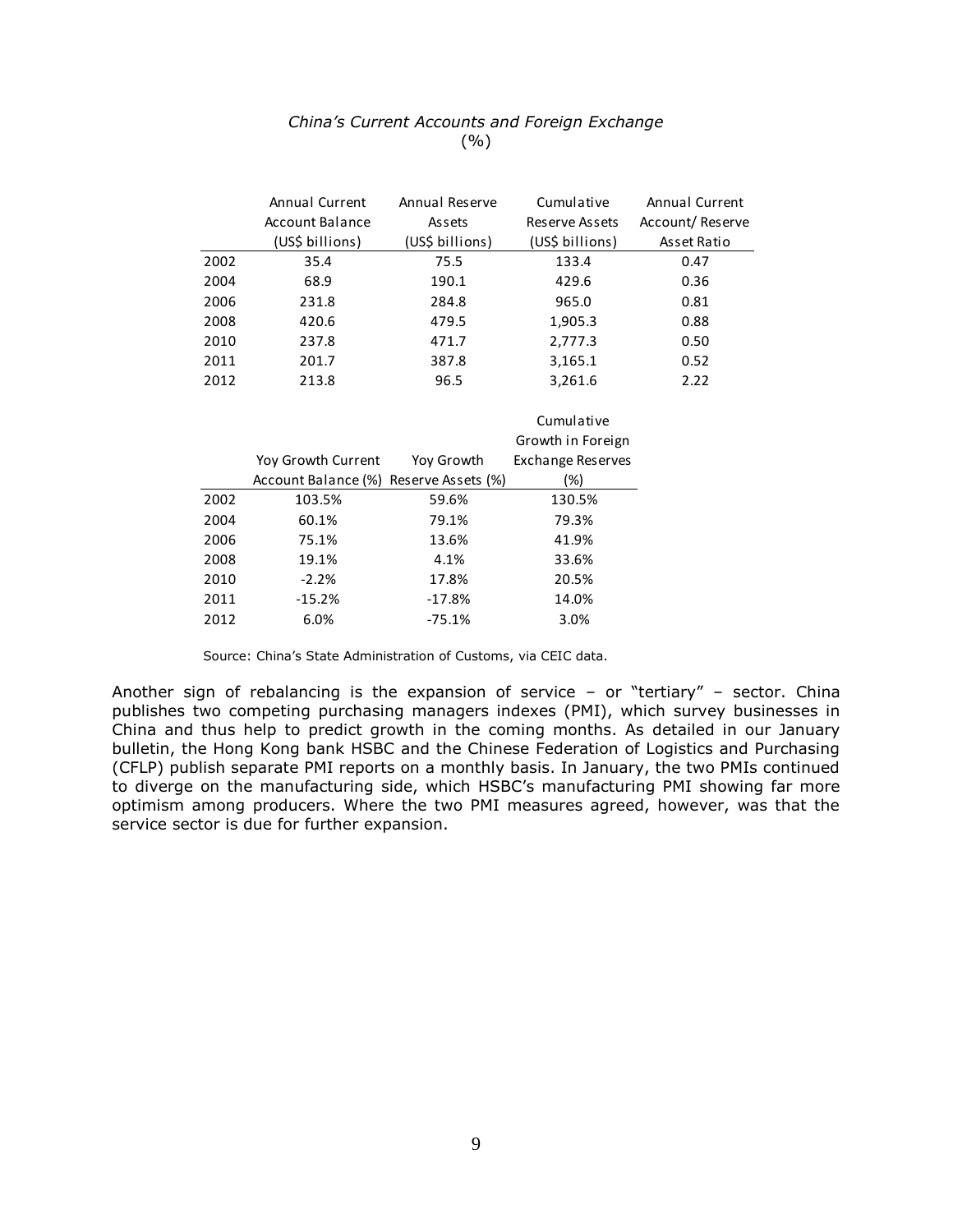*Purchasing Managers' Index through January 2013: HSBC and CFLP PMI compared (<50 = contraction, >50 = expansion)*



Source: China's National Bureau of Statistics, via CEIC data; HSBC Purchasing Managers' Index. http://www.hsbc.com/1/2/emerging-markets/em-index/purchasing-managers-index.

Exuberance among businesses in the service sector is further backed by the GDP figures that have emerged for 2012. Tertiary industry – another term for services - now accounts for about the same portion of (nominal) GDP as secondary industry – which generally denotes manufacturing industries.





Source: China's National Bureau of Statistics, via CEIC data.

Given the growing importance of the service – or "tertiary" – sector for China's economy, China published a more detailed breakdown of its tertiary sector GDP for the first time in 2012. Although that was an impressive step forward, a comparison with similar statistics in advanced economies shows that China still has a long way to go. The table below juxtaposes China's tertiary sector GDP breakdown with that of British Columbia, one of Canada's largest provinces. China does not publish the contribution of health, education, IT, public administration, and business services to the tertiary sector. As a result, its "Other services" category still accounts for about two-fifths of the tertiary sector.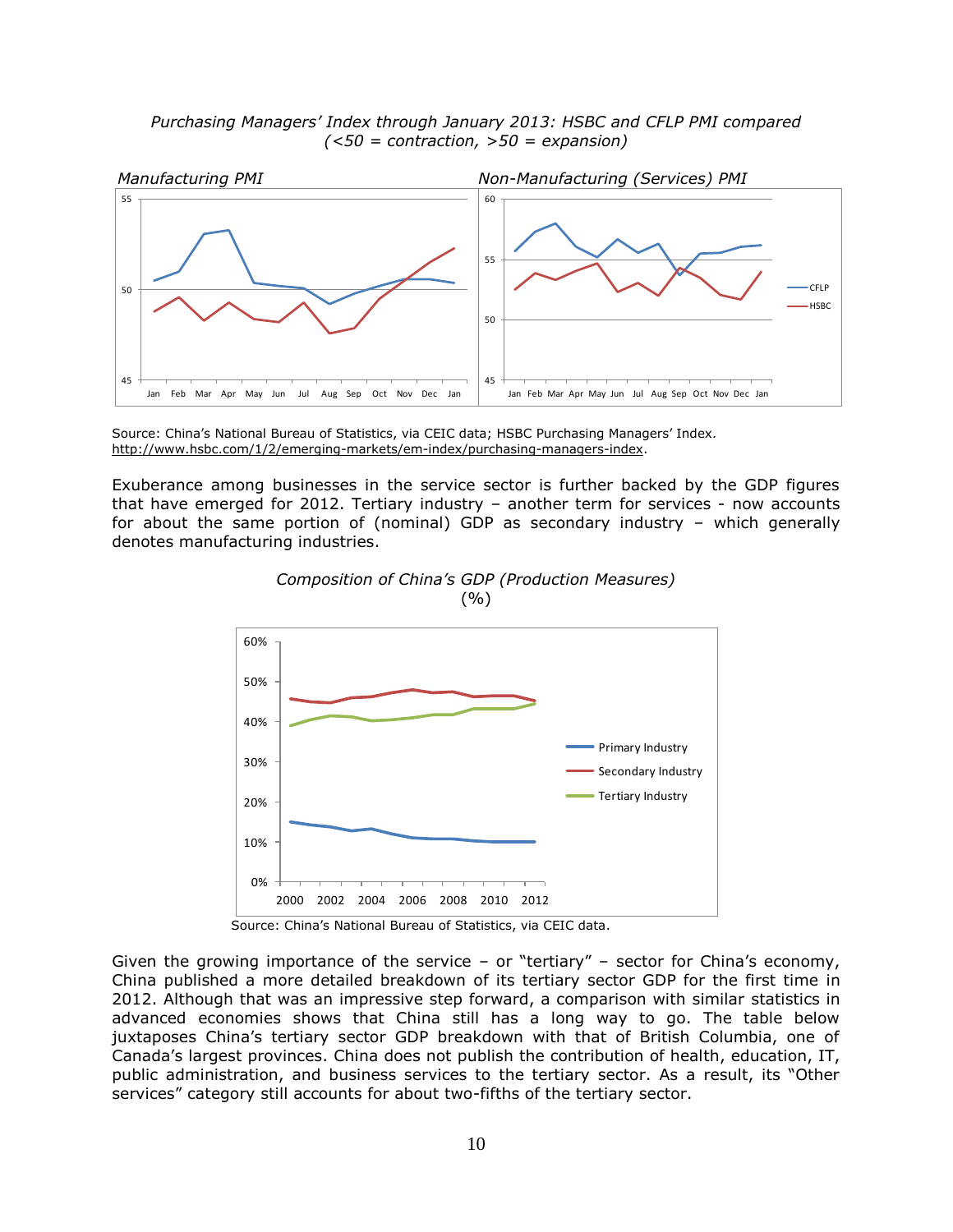| China (2012)                     |       | British Columbia (2008)                       |       |  |
|----------------------------------|-------|-----------------------------------------------|-------|--|
| Wholesale and Retail Trade       | 21.7% | Wholesale & retail trade                      | 19.6% |  |
|                                  |       | Health & social assistance                    | 13.5% |  |
| Accommodation and Catering Trade | 4.5%  | Accomodation & food                           | 9.8%  |  |
|                                  |       | Professional, scientific & technical services | 9.6%  |  |
|                                  |       | Education                                     | 8.9%  |  |
| Banking and Insurance            | 12.3% | Finance, insurance, real estate & leasing     | 8.1%  |  |
| Real Estate                      | 12.5% |                                               |       |  |
| Transport, Storage and Post      | 10.8% | Transpotation & warehousing                   | 7.1%  |  |
|                                  |       | Information, culture & recreation             | 6.5%  |  |
|                                  |       | Public administration                         | 5.7%  |  |
|                                  |       | Business, building & support services         | 5.6%  |  |
| Other services                   | 38.2% | Other services                                | 5.6%  |  |

*Breakdown of China's Tertiary Sector GDP in Comparison to Canada's British Columbia*  $( %)$ 

Source: China's National Bureau of Statistics, via CEIC data; Guide to BC Economy. http://quidetobceconomy.org/major\_industries/service\_sector.htm.

Worries about the quality of data available on China's economy are by no means limited to the service sector. (For more analysis, see the Commission's report titled "The Reliability of China's Economic Data: An Analysis of National Output", published on January 30.) Another major opaque area is the state of China's labor market, as China's data on employment is very unreliable. Nationally, the official unemployment rate has hovered around 4 percent for the past decade, and has remained unchanged at 4.1 percent since the third quarter of 2010, a very unlikely scenario in any economy. At the provincial level, the unemployment rate is published just once a year, and ranges from 1.4 percent in Beijing to 4.4 percent in Ningxia, one of China's poorest provinces. China's migrant workforce, a crucial variable in the employment equation, has only been officially calculated by the government since 2008. Over that period, it has grown from 225 million to 263 million, according to official statistics. The share of non-local migrants has remained static at 62-63 percent, suggesting that the government only estimates this figure. The fact that many migrants are seasonal further complicates the calculation. Another problem is that the government defines "employed people" not just as those in long-term jobs, but also those who are freelancers, temporary workers, graduate students, and people who have signed job contracts but not started work yet, as well as many people in make-work jobs that state-controlled companies across China have been ordered to create for new graduates.

Two of the key issues affecting China's labor market are the role of the rural sector and of highly qualified college graduates. The Chinese government aims to reduce income and productivity gaps between the rural and urban sectors. At the same time, rural-to-urban migration is a complex challenge: it can help sustain a labor surplus to make China competitive, but continues to exacerbate the problems associated with migrant workers (e.g. household registration). A recent problem has been "reverse migration," whereby shortages are caused by people who return to work in their home provinces. Scholars continue to dispute how large the rural population actually needs to be, given its lack of productivity and underemployment. If fewer farmers can do more work and earning more for it, China could potentially sustain a labor surplus, even as its population ages and the